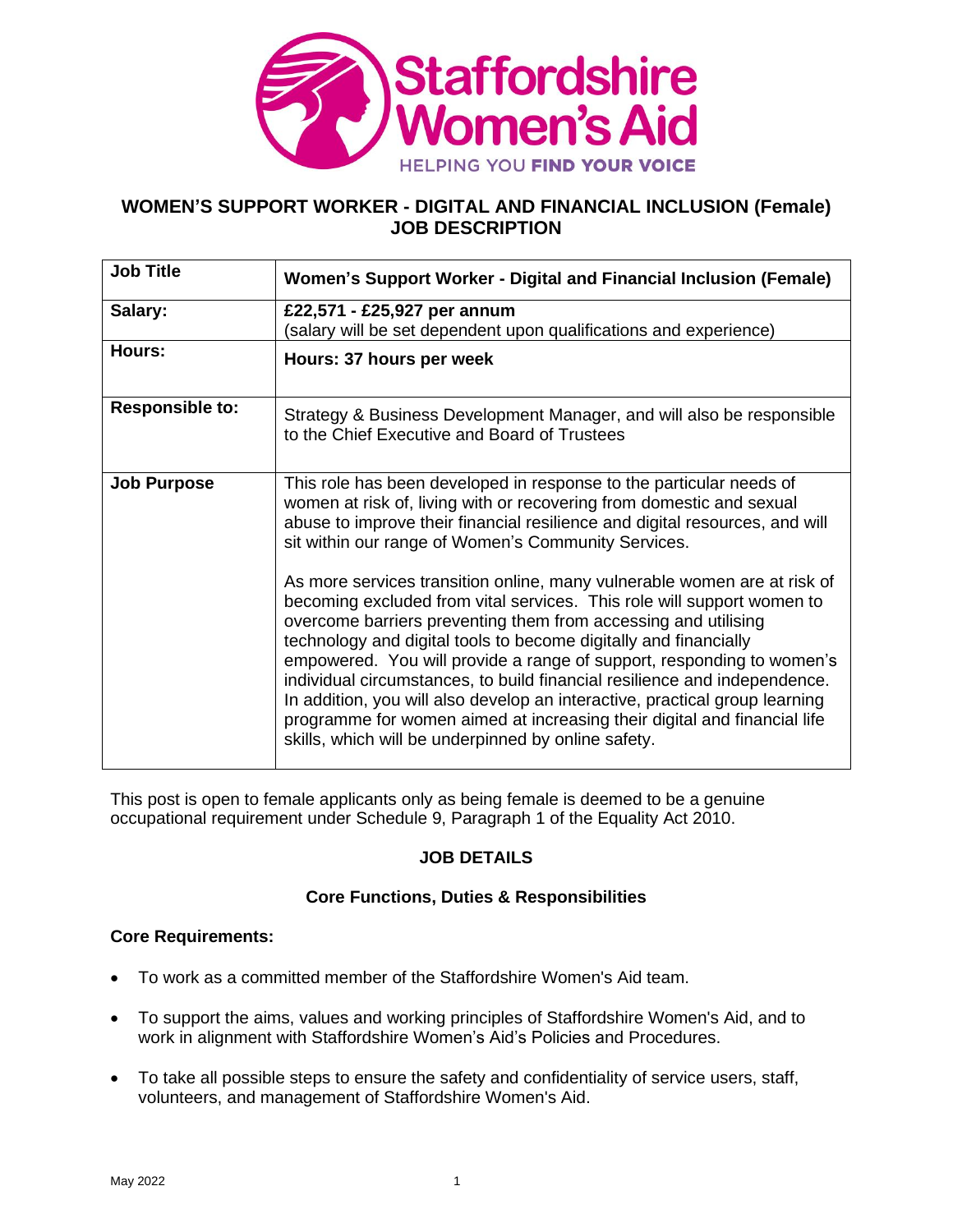## **Specific Duties:**

- To provide advice and support to service users on sustainable budgeting, income maximisation and money management, including financial health assessments.
- To provide tailored support to help victims/survivors recover from the impacts of financial and economic abuse.
- To provide basic digital support and advice to enable service users to increase their IT skills and become more digitally fluent, including IT accessibility & digital skills assessments.
- To deliver regular drop-in sessions for women, providing brief support with specific financial and digital issues.
- To develop, facilitate, organise and deliver structured group work programmes, workshops and other educational initiatives teaching practical digital/financial skills enabling users to access more services online.
- To provide face to face, telephone, video and email based support.
- To identify accessible and affordable IT options available to service users.
- To ensure women have the skills and knowledge to stay safe online.
- To advise and assist with applications to increase income from other sources, including charitable trusts, local authority schemes and utility companies.
- To signpost to other local specialist agencies for expertise when required.
- To maintain up to date knowledge around digital and financial issues, case law and the effects of any reform and forthcoming changes.
- To help service users to meet their personal goals and ambitions.
- To monitor and evaluate activities as directed and ensure internal case management systems are updated.
- To establish and support a volunteer team to assist in the delivery of the project.
- To liaise and network with partner agencies, developing working relationships which benefit SWA and service users.

#### **General Responsibilities:**

- Work flexibly to allow us to offer the best service possible to service users, this will involve working some evening/ weekend sessions.
- Attend team and service meetings as required and collaborate with colleagues in achieving team and service objectives.
- Attend relevant training/ conferences / workshops in line with identified professional objectives.

## **Variation Clause**

Staffordshire Women's Aid reserves the right, following consultation with the member of staff, to vary, add or alter any of the terms and conditions of employment attached to this post.

This job description will be reviewed annually and may need to be revised according to the priorities of current workload with the agreement of the Board of Trustees and the CEO.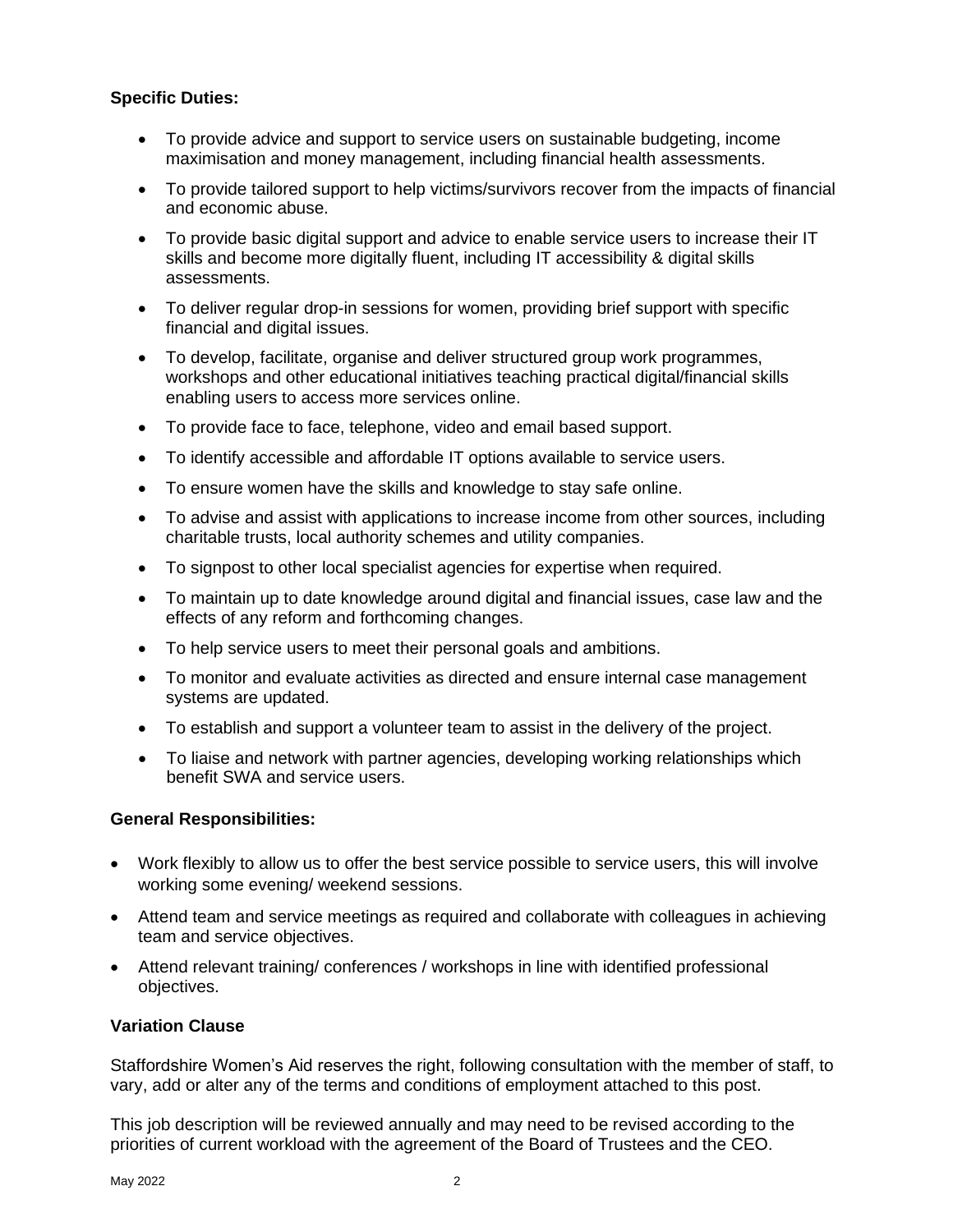The performance of the post holder will be monitored through regular supervision by the line manager and reviewed at each annual appraisal.

It is in the nature of the work of Staffordshire Women's Aid that tasks and responsibilities are in many circumstances unpredictable and varied. All employees are therefore expected to work in a flexible way when the occasion arises so that tasks which are not specifically covered in their job description are undertaken. These additional duties will normally be to cover unforeseen circumstances or changes in work and will normally be compatible with the regular type of work.

Please be aware that you will be required to undertake a DBS check, and may be required to undertake additional security checks to work in some settings.

A full driving licence and access to a vehicle are essential requirements of the post.

### **General Information and Conditions of Service**

- 5 weeks holiday (pro rata) per year, plus statutory holidays.
- Staffordshire Women's Aid contributes a sum equivalent to 3% of the annual salary to the company pension scheme following successful completion of 3 months probationary period, and subject to staff contribution as part of auto-enrolment.
- Overtime is unpaid; time of in lieu is to be taken in consultation with line manager.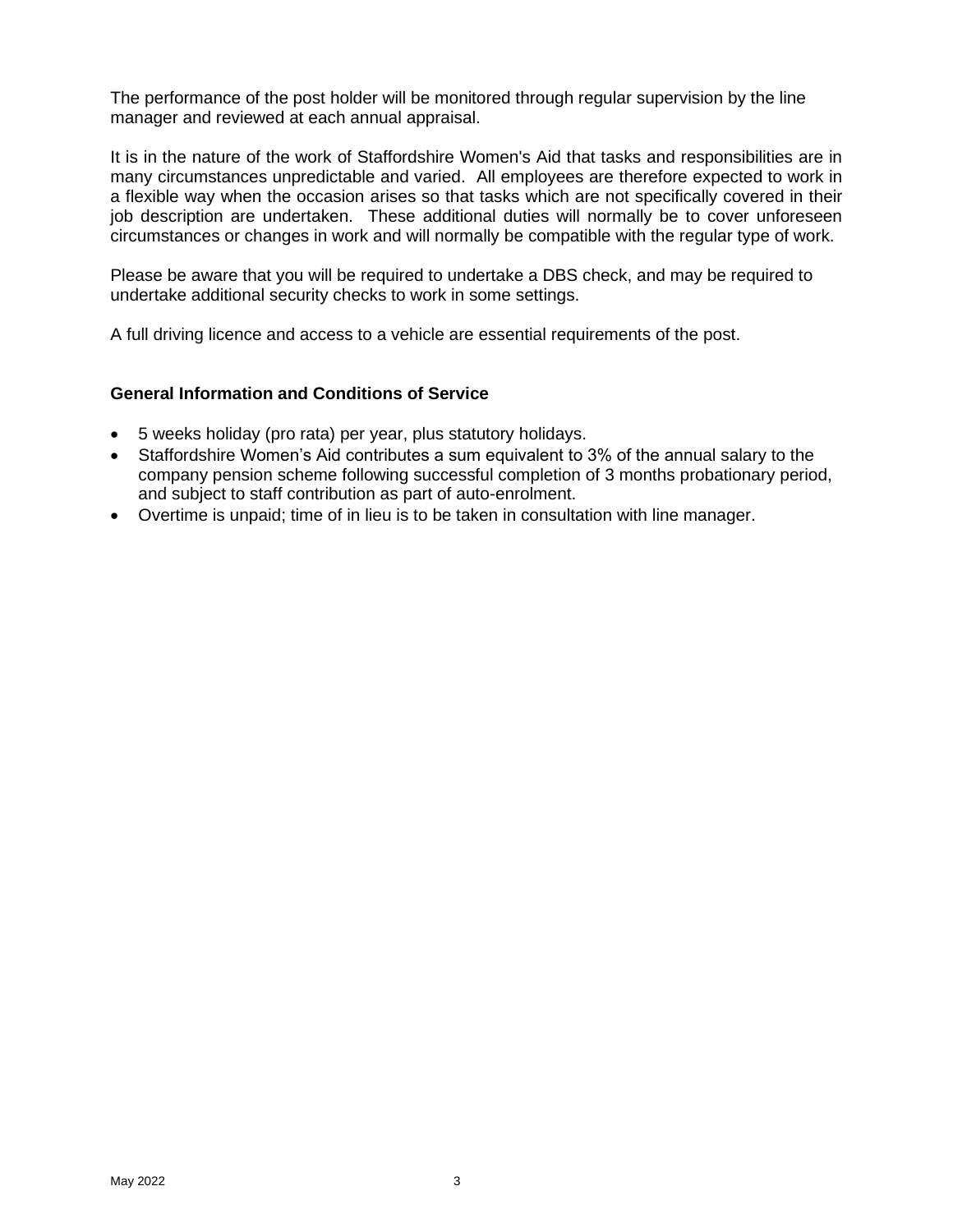

# **WOMEN'S SUPPORT WORKER - DIGITAL AND FINANCIAL INCLUSION (Female)**

# **PERSON SPECIFICATION**

| Criteria:                            |                                                                                                                                     | <b>Essential</b> | <b>Desirable</b>          |
|--------------------------------------|-------------------------------------------------------------------------------------------------------------------------------------|------------------|---------------------------|
| <b>Qualifications:</b>               | GCSE, or equivalent, in English and Maths.                                                                                          | x                |                           |
|                                      |                                                                                                                                     |                  |                           |
|                                      | Educated to graduate level, or equivalent.                                                                                          |                  | x                         |
|                                      | Level 2 IT qualification, or equivalent.                                                                                            | X                |                           |
|                                      | Certificated course or qualification in advice, debt, benefits, money<br>management, economic abuse.                                |                  | х                         |
|                                      | Further training or experience in domestic violence and/or sexual<br>violence.                                                      |                  | x                         |
| <b>Experience:</b>                   | Experience of delivering information, advice and guidance.                                                                          | х                |                           |
|                                      | Experience of supporting people to use IT.                                                                                          | x                |                           |
|                                      | Experience of working with individuals who are financially<br>vulnerable and/or digitally excluded.                                 | x                |                           |
|                                      | Experience of working effectively in partnership with a range of<br>stakeholders.                                                   | X                |                           |
|                                      | Experience of working or volunteering within advice services, debt<br>services or IT services.                                      |                  | $\boldsymbol{\mathsf{x}}$ |
|                                      | Experience of working or volunteering in the Domestic Violence,<br>Sexual Violence or Violence Against Women and Girls sector.      |                  | X                         |
|                                      | Experience of working with volunteers.                                                                                              |                  | X                         |
| Knowledge &<br><b>Understanding:</b> | A thorough understanding of Domestic Violence, Sexual Violence<br>and the broader Violence Against Women and Girls agenda.          | X                |                           |
|                                      | A thorough understanding of financial and digital issues, the<br>barriers to inclusion, and how these specifically impact on women. | X                |                           |
|                                      | Up to date knowledge of money advice issues.                                                                                        | $\mathsf{x}$     |                           |
|                                      | Strong, up to date knowledge of relevant legislation, policies and<br>reform.                                                       | X                |                           |
|                                      | An understanding of anti-discriminatory working principles and<br>practices, and of the importance of an ethos of diversity.        | x                |                           |
|                                      | Knowledge of local networks and resources in Staffordshire.                                                                         |                  | x                         |